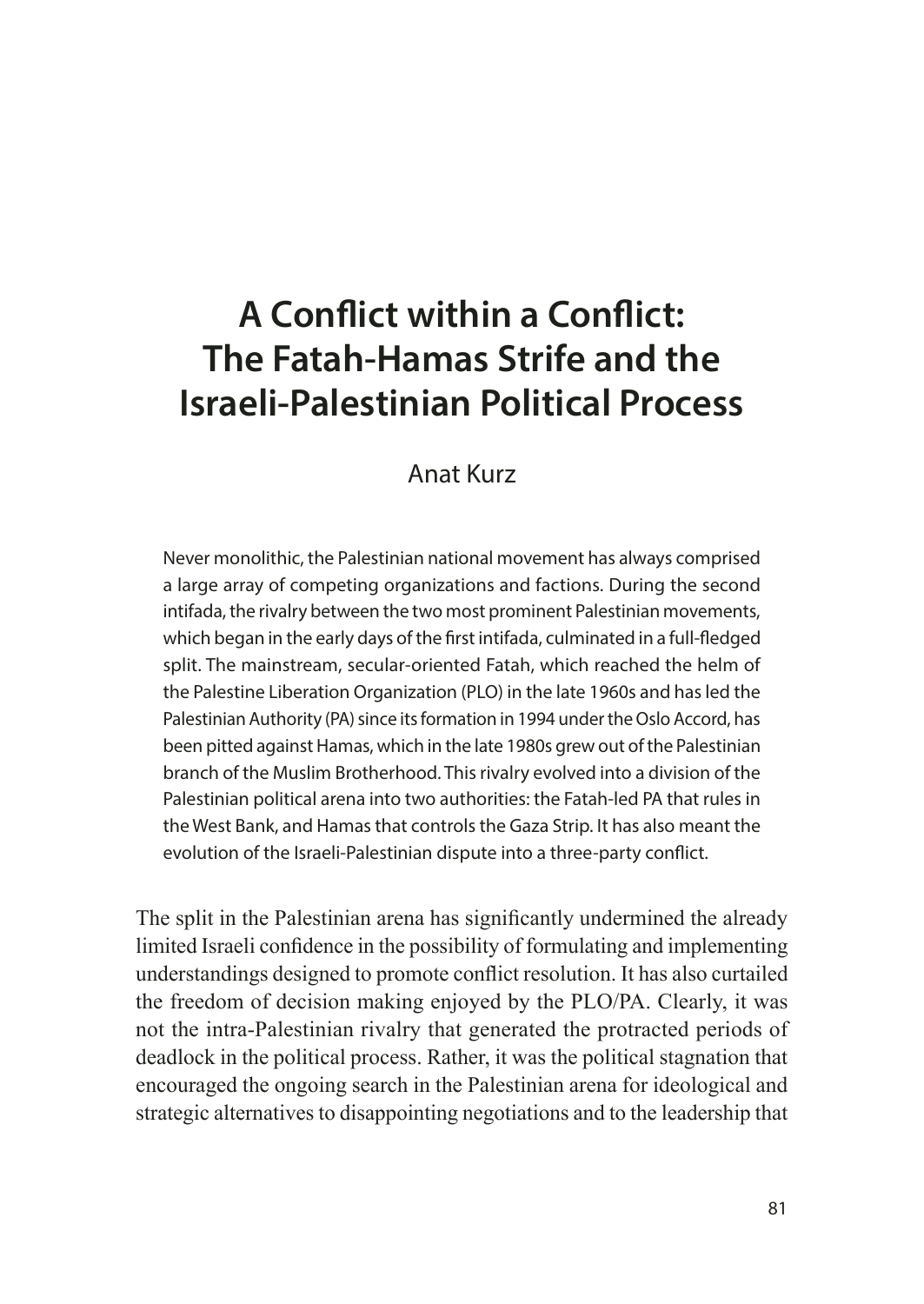has failed to fulfill national aspirations. In other words, the political impasse reinforced Hamas, which in accordance with its fundamentalist Islamic orientation, rejects the idea of a negotiated end to the conflict. Inevitably, this development came at the expense of the Fatah-led camp that is committed to such a resolution.

A structural analysis of the association between the intra-Palestinian split and the peace process shows how the inter-party power struggle and the absence of an authoritative Palestinian interlocutor joined the complex array of factors that has forestalled the achievement of a final status agreement. Based on the premise that a unified Palestinian representation is a vital Israeli interest, it is suggested that Israel temper its objection to Fatah-Hamas accommodation and even make an active effort to enhance – though not unconditionally – inter-party institutional cooperation.

## **The Road to the Intra-Palestinian Institutional Split**

Somewhat ironically, the Fatah-Hamas rivalry was accelerated by international and Israeli demands that were designed to enable the resumption of negotiations, specifically, a halt to Palestinian violence and institutional reform in the PA. This dynamic was especially evident during the second intifada, which broke out following the failed talks held in 2000 under American auspices on a comprehensive solution to the conflict.<sup>1</sup> In addition, the Israeli withdrawal from the Gaza Strip in 2005 drew a clear line between the territorial strongholds of the two rival parties.

*Setting the stage for Hamas*. Israel's insistence on complete security calm before any dialogue could resume actually defined for Hamas and other militant Palestinian factions the nature of activity that would prevent the political process from getting back on track. The escalation of violence by Hamas – terrorist assaults and rocket fire from the Gaza Strip – triggered military responses and rounds of confrontation that prevented efforts to restore mutual Israeli-Palestinian trust and bring the Israeli and Palestinian teams back to the negotiating table. For their part, Fatah's forces sought to preserve their supremacy by leading a violent campaign of their own. However, this strategy, which in essence was crafted to address domestic institutional needs, entailed a high price. Israel held the PA responsible for the escalating violence, no matter who was the perpetrating faction, and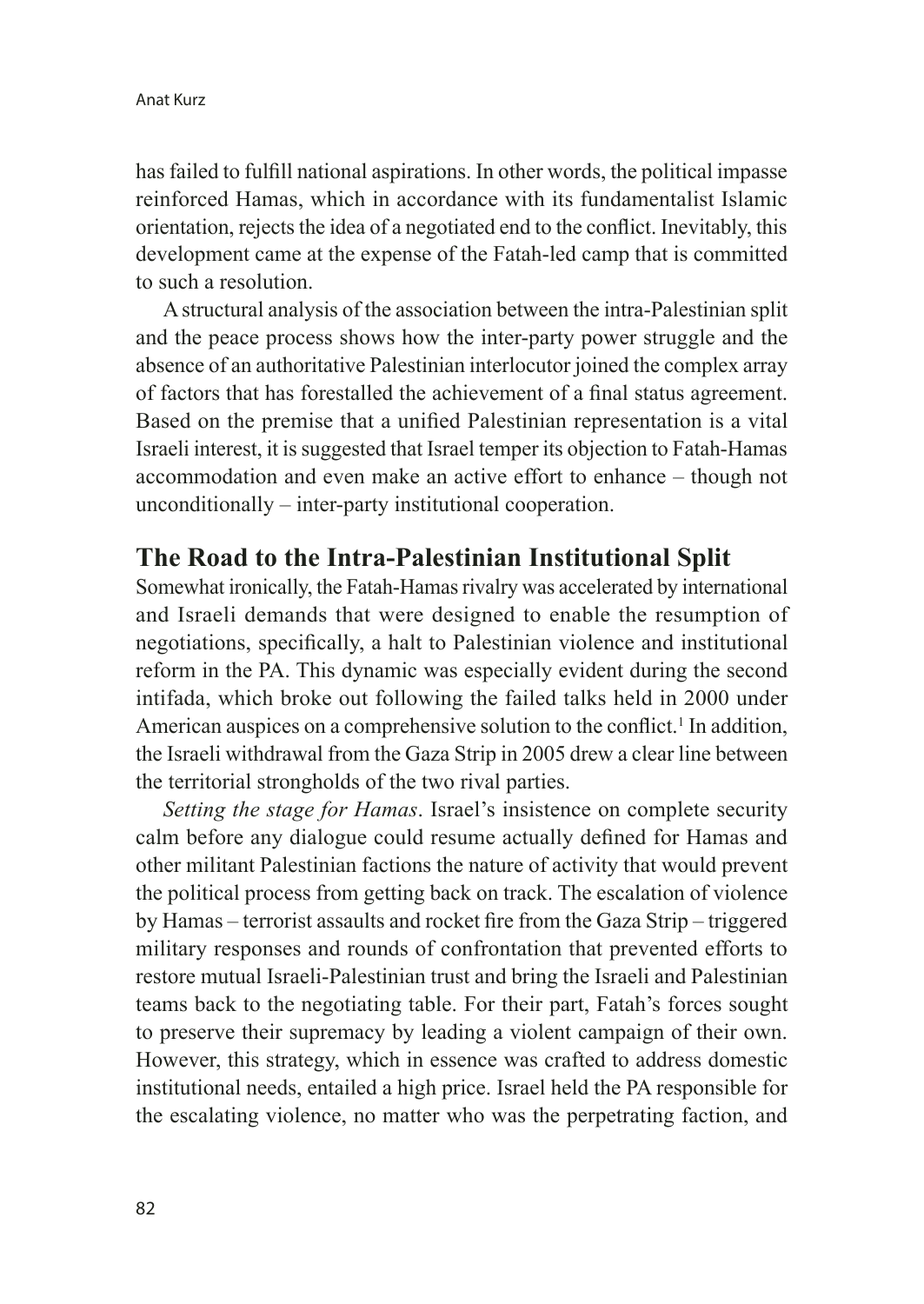reacted against its security agencies and institutions.2 The resulting anarchy in the territories enabled Hamas to consolidate its military infrastructure, and in any event, Hamas was largely perceived to be less corrupt and more trustworthy than Fatah. Hence, support grew for the party as a promising substitute to the Fatah-led PA.

*Institutional reform in the PA as a prerequisite for dialogue*. Disappointment with Fatah's political, security, and administrative conduct was the basis for the call for institutional reform in the PA, advocated by the United States administration and the Roadmap for Peace in the Middle East, issued by the Quartet (the international forum for advancing peace in the Middle East, comprising the United States, the European Union, Russia, and the United Nations).<sup>3</sup> Israel joined a demand for reform stipulated in the Roadmap, despite reservations about the U.S. call for general elections in the PA that was motivated both by the general support for democratization and by the hope that democratization in the greater Middle East would curb the regional drift towards fundamentalist Islam.

Like Israel, the PA was not enthusiastic about holding elections, out of concern that results would reflect the widening influence of Hamas. Nonetheless, it acceded to the U.S. demand and prepared for the elections that were held in January 2006. Recognition of the inability to hold elections during a violent confrontation with Israel drove Fatah to try and coordinate the campaign with Hamas. The Hamas leadership assented to the call and agreed to suspend the inter-party struggle and the fight against Israel during preparations for the elections. In reality, the inter-movement coordination was intended by the respective parties to promote antithetical interests. The PA hoped that the election results would reinforce its international status, and this in turn would strengthen its standing at home. The Hamas leadership, on the other hand, sought public support that would allow it to continue to undermine Fatah's status and foil moves toward a political settlement.

The two sides attained their objective, though Hamas' achievement was more concrete. The PA was again recognized as a partner for negotiations because of its readiness to hold general elections. However, Hamas' victory in the elections in the Palestinian territories in January 2006, which were marked by widespread criticism of the PA due to its poor administrative/governmental performance more than genuine sympathy for Hamas, brought in its wake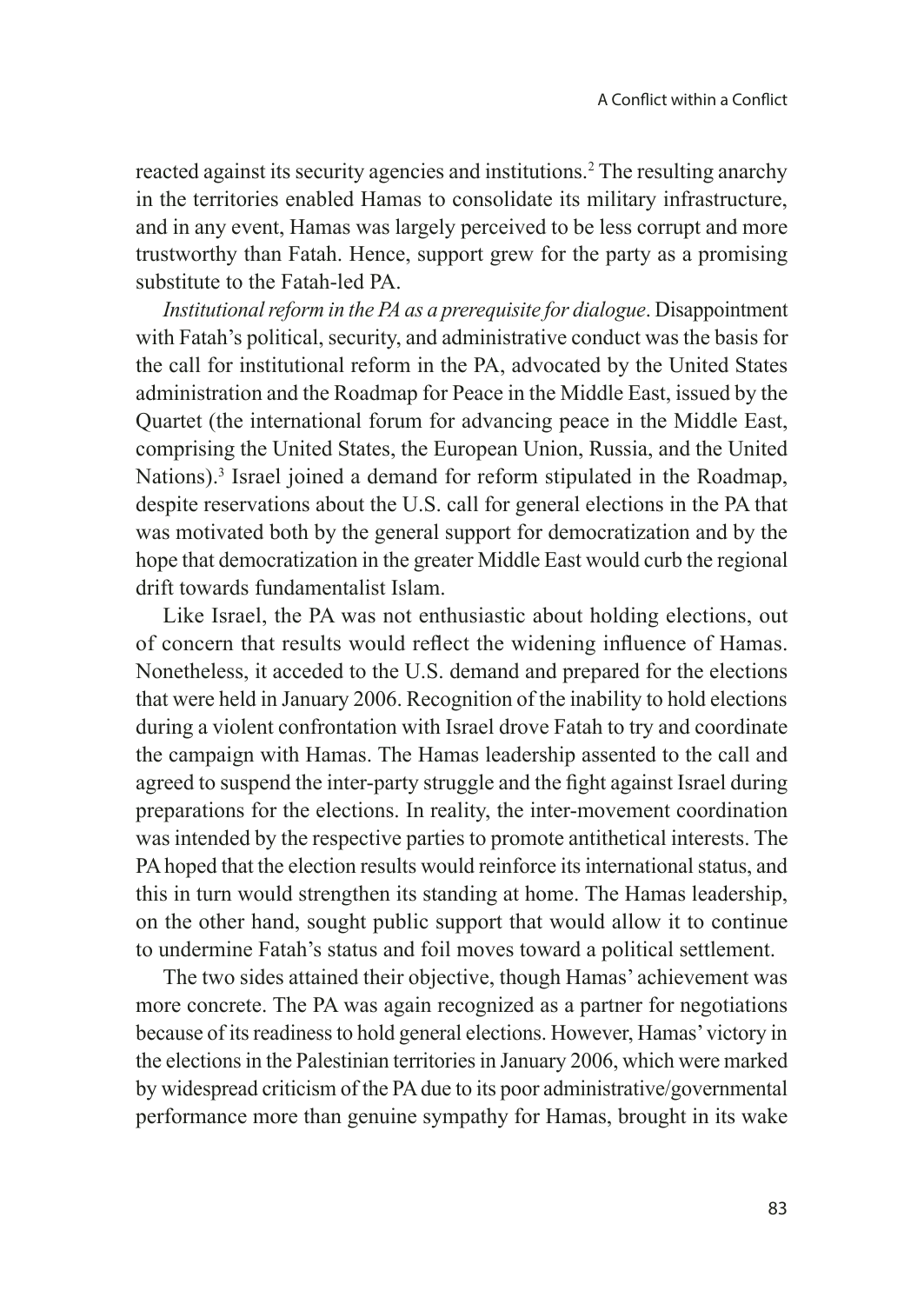a period of political paralysis. The Israel-Hamas mutual non-recognition dramatically reduced prospects for continuing the Israeli-Palestinian political process.

*Leaving Gaza*. Against the backdrop of the political deadlock, Israel initiated a comprehensive unilateral withdrawal from the Gaza Strip. Underlying the move was the desire to free itself from the burden of combatting the Palestinian violent struggle in and from the Strip; the drive to reduce direct friction with Palestinians; and the desire to gain international legitimacy for military responses to violent provocations. In August 2005 Israel disengaged from the Gaza Strip.

The subsequent period saw a dramatic intensification of the inter-party tension over control of the area. In November 2006, in response to calls in the Palestinian arena and the Arab world for restraint, Hamas and Fatah agreed on a lull in the struggle between them and against Israel, as well as on principles for a national unity government.<sup>4</sup> A unity government was subsequently established on the basis of understandings that were formulated in February 2007 by representatives of the two parties in Mecca, Saudi Arabia, but its platform did not include revival of the negotiations with Israel.5 In any case, it was short-lived. Fatah's refusal to transfer control of the PA's security forces to the interior ministry headed by Hamas (as required by the Authority's basic law) prevented effective power sharing. In June 2007, fierce hostilities broke out in the Gaza Strip between the two camps. Hamas forces defeated and expelled Fatah operatives, and assumed control of the Strip.

Hamas entrenched itself in the Gaza Strip under the Israeli and Egyptianimposed strict limitations on movement of people and goods in and out of the area. It was boycotted diplomatically and economically by Israel, the United States, and the European Union (with the exception of consumer goods defined as essential). For its part, having lost control over the Strip, the Fatah-led PA focused on preserving its hold on the West Bank, while enjoying increased economic and military support from external sources – primarily the US, the EU, Jordan, and Israel. This aid to the PA's intensive institutional and security reforms as well as economic buildup was provided with the goal of preventing the West Bank from falling into Hamas hands, and on the basis of the PA's declared adherence to the political process.<sup>6</sup>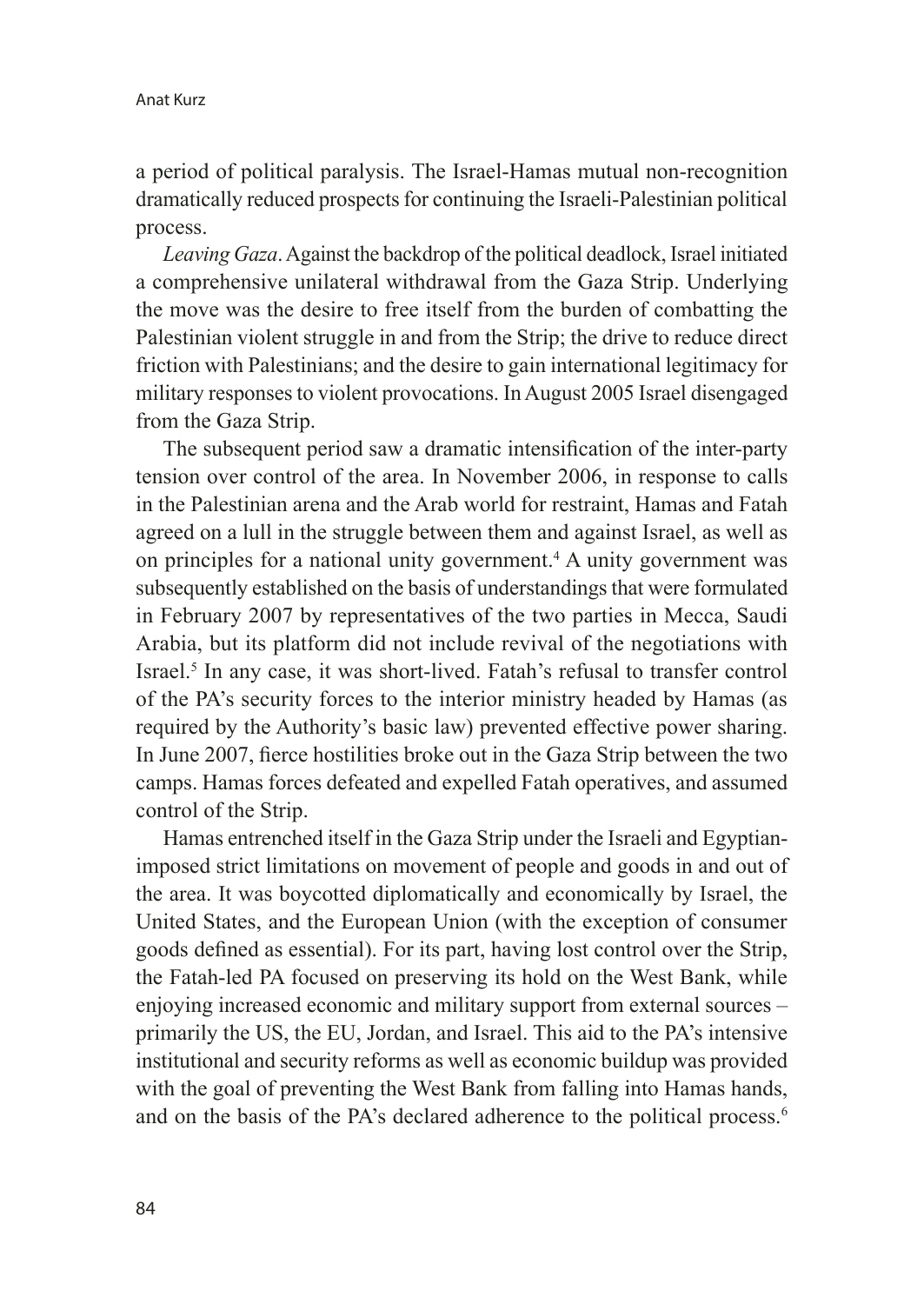Particularly the security reform did much to enhance normalization of life in the West Bank. However, given that the reform was sponsored by the United States and EU member states and coordinated with Israel, and given that the forces were almost exclusively composed of Fatah-affiliated personnel, the status of the PA itself was further undermined.

### **The Three-Party Gordian Knot**

*Renewal of the Israeli-Palestinian dialogue – the Annapolis track*. Although demonstrating the weakness of Fatah, the Hamas takeover of the Strip inspired hope for the renewal of the Israeli-Palestinian dialogue since it appeared to draw a clear dividing line between the camp officially committed to the goal of a negotiated comprehensive settlement and the camp rejecting this resolution.7 This distinction, bolstered by the drive to undercut Hamas' influence, underlay the renewed interest, shared by Israel, the Palestinian Authority, and international actors relevant to the political process, to revive the dialogue. Talks were launched in November 2007 in Annapolis in an international conference under American aegis.<sup>8</sup>

*A spoiler in action*. Hamas, which was not present at the negotiating table, nevertheless remained a key player in molding the Israeli-Palestinian arena, and in late 2008 effected an end to the Annapolis talks. A war broke out in the Gaza Strip, after Hamas failed to regard explicit Israeli warnings that a military offensive loomed if it did not stop the escalating rocket fire from the Strip into Israeli territory. The end of the war, which caused many Palestinian civilian casualties and massive damage, left Hamas in control of an incapacitated area. Iranian aid helped Hamas restore and further augment its military infrastructure, although civilian rehabilitation was delayed by Israeli-imposed sanctions and the distribution of resources by Hamas itself, which favored military entrenchment. Hamas became a target of public criticism for provoking the Israeli offensive, but the erosion in its domestic prestige did not help Fatah restore its own control of the Strip. Yet another outcome of the war was the impact on Israeli public opinion. Sentiments inspired by the confrontation were reflected in the results of the general elections held in February 2009: the public supported parties that advocated a hard line toward both Hamas and the political process. Specifically, the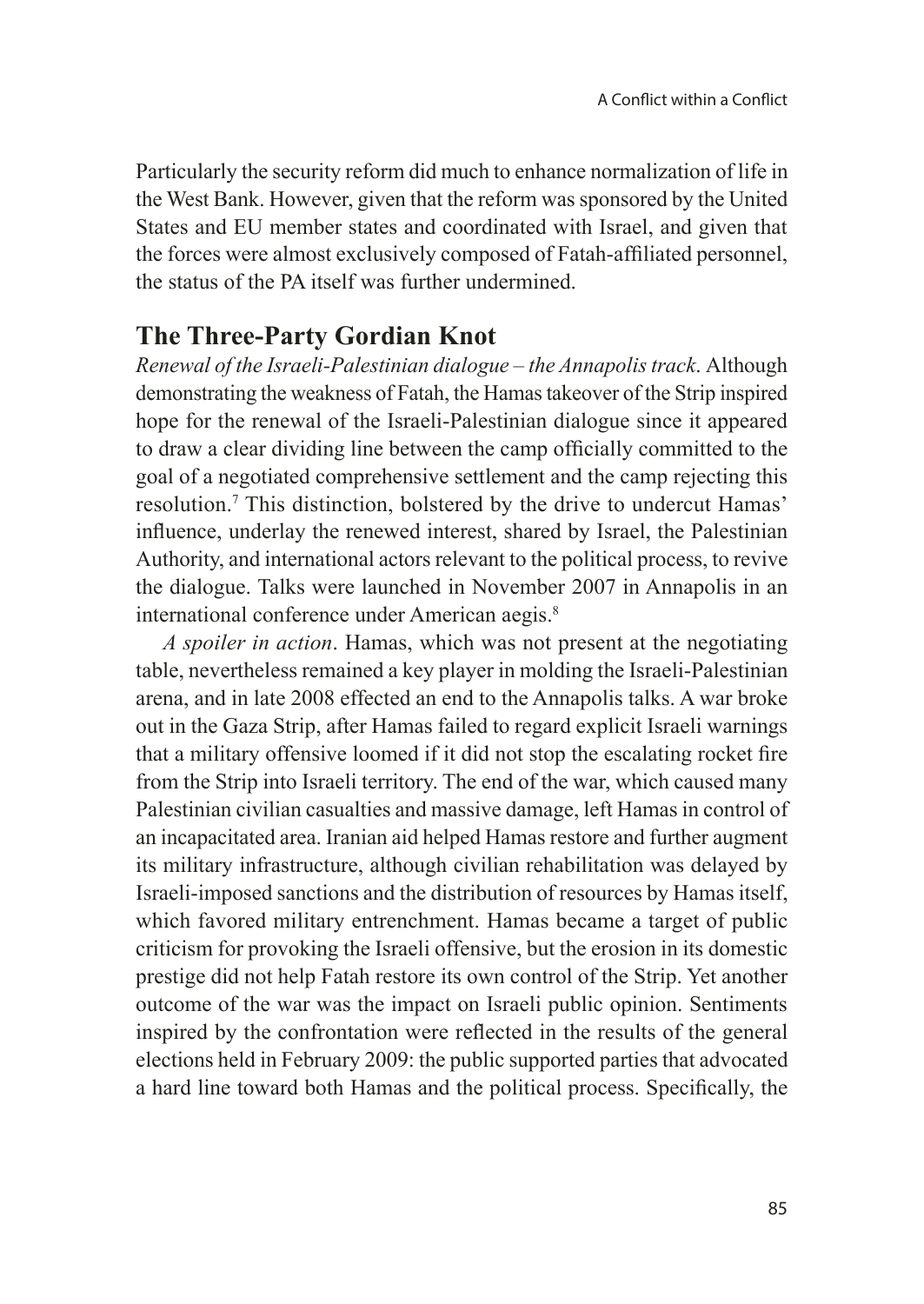war reinforced concerns over redeployment in the West Bank, let alone withdrawal from the area.

The political process remained frozen for about four years. Differences on opening conditions for talks, and indeed, on the very purpose of the talks, magnified the fundamental obstacles that time and again have prevented the peace process from moving forward. As a condition for returning to negotiations, the PA demanded a complete freeze on Israeli construction in the West Bank. It also demanded that discussions begin with the question of borders. For its part, the government of Israel called for resumption of dialogue without preconditions. However, it also demanded that security arrangements be placed at the top of the agenda and conditioned the conclusion of an agreement on Palestinian recognition of the State of Israel as the home of the Jewish people – demands that were continually rejected by the PA.9

*Renewed attempts at Palestinian reconciliation – the Cairo Agreement*. In an effort to circumvent the blocked bilateral path, the PA launched an international campaign to enlist support for a vote in the UN General Assembly on recognition of a Palestinian state within the 1967 borders. The announcement that the United States would veto a Security Council resolution to recognize Palestinian statehood upset the original plan, and instead, in November 2012 the PA turned to the General Assembly with a request to upgrade its observer status. The approval by the GA of the petition to recognize Palestine within the 1967 borders as a UN non-member observer reinforced the PA's international status. However, since there was no concrete progress toward Palestinian independence, the PA could not translate its diplomatic achievement into a change of the balance of power with Hamas.

The PA's drive to broaden its popular base and reinforce its democratic image, as part of the preparations for applying for international recognition of a Palestinian state, led it to renew a plan to hold general elections. Yet holding elections without Hamas threatened to deny the results any legitimacy and hence the PA revived its efforts to reach an agreement with Hamas, at least on the elections process. Hamas, which viewed the inter-party coordination as an opportunity to breach the boundaries of its geographical and political isolation, conditioned its participation in the elections on institutional coordination, that is, power sharing with the PA.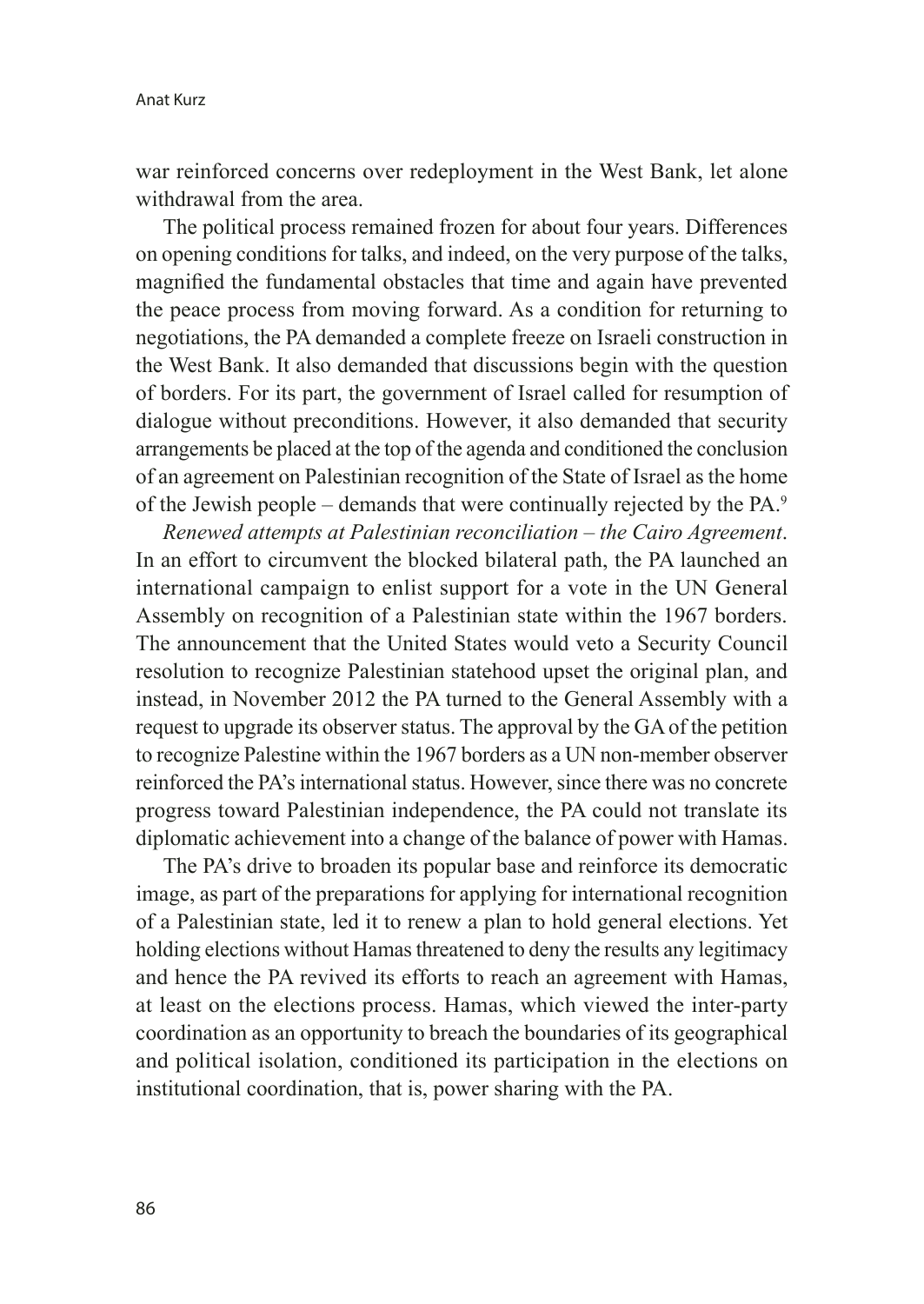The leaderships of both Fatah and Hamas were driven by a widespread popular call for unity to embrace – at least rhetorically – the campaign for inter-party reconciliation. Demonstrations that were held under the banner of unity were presumably inspired by the concurrently growing assertiveness of the masses throughout the Middle East and the Arab Spring protests that were sweeping the region. Concern over a spillover of the riots to the Palestinian territories was yet another factor that played a role in laying the groundwork for the reconciliation effort. For its part, Hamas at that time was also losing its stronghold in Damascus, with the civil war in Syria.

Therefore, in May 2011 in Cairo, and under the auspices of the Temporary Supreme Military Council that had replaced Mubarak's toppled regime, Fatah and Hamas signed an agreement of principles for institutional coordination. The agreement focused on an intention to prepare jointly for presidential and legislative council elections and to revise the structure of the PLO in order to enable Hamas integration into its ranks.10 However, the agreement did not refer to Hamas' massive military infrastructure – the PA chose to postpone dealing with the sensitive matter of the monopoly of weapons until after elections and the official delineation of the power relations between Hamas and Fatah based on the election results.

The move toward inter-party reconciliation encountered severe criticism from Israel. Israel responded by blocking the transfer of funds to the PA, although it revoked the sanction under international, particularly European pressure. The reaction of the United States administration, on the other hand, was quite restrained and demonstrated an evolving change in the approach to the inter-party rift.<sup>11</sup> A State Department spokesman expressed hope that the Cairo agreement would improve chances for renewing the peace process, should Hamas meet the demands posed by the Quartet as prerequisites for dialogue: recognition of Israel, a halt to violence, and recognition of agreements signed between Israel and the PLO. However, the parties did not manage to overcome the hostility between them and move beyond their contentious ideological and political directives to even draft election procedures.

*A renewed round of violence.* Further confirmation of Hamas' control over the strip was registered following a renewed round of hostilities that broke out in the Gaza sphere in November 2012. As in the previous round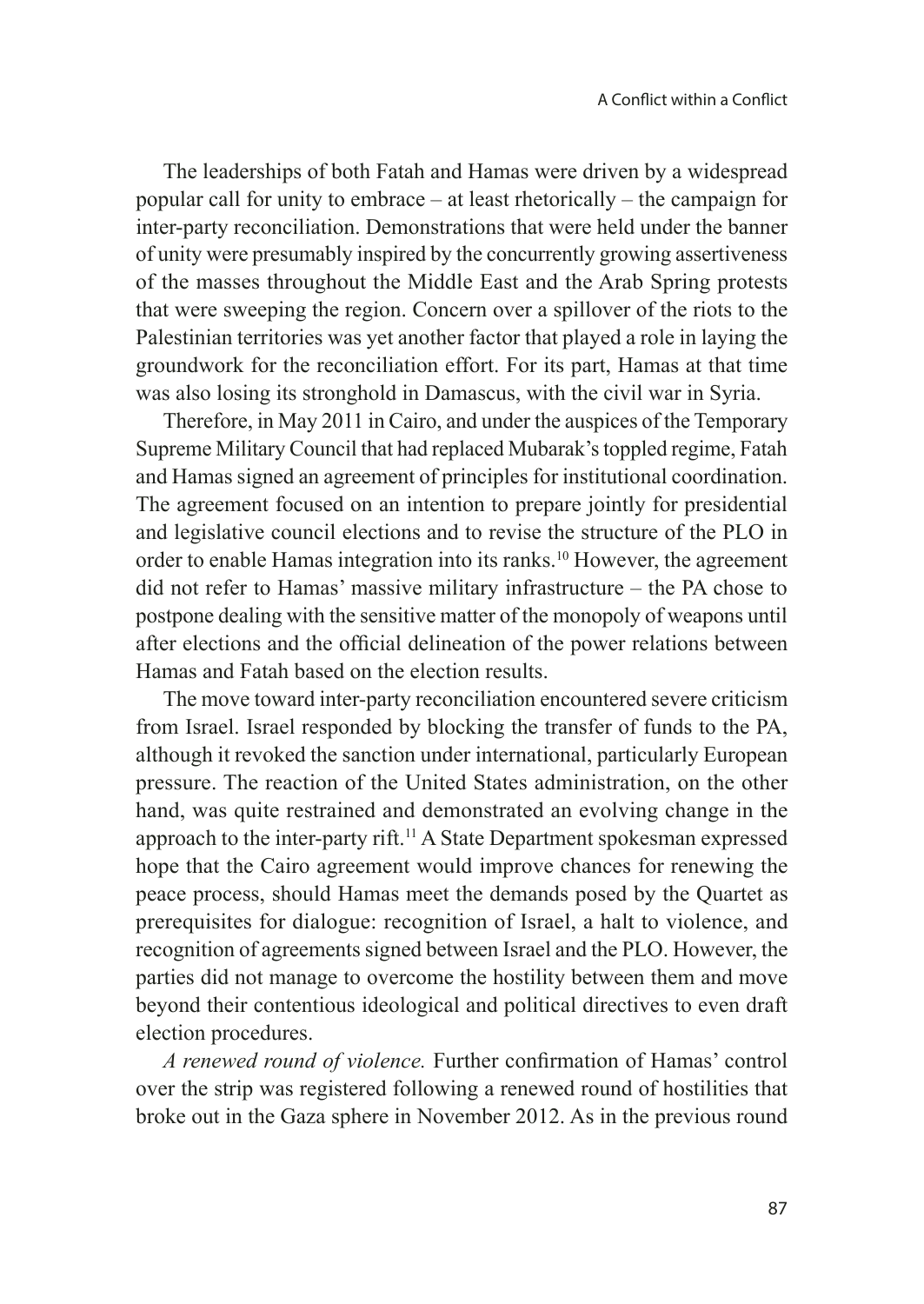of confrontation, in early 2009, the large scale fighting had a major effect on the Palestinian inter-party balance of power. Hamas' military infrastructure was severely damaged, while yet again, the confrontation also highlighted its popularity, necessarily at the expense of the Fatah-led Palestinian Authority, and ended with ceasefire agreements that attested to and confirmed Hamas' control over the Gaza Strip. The political backing that was given this time to Hamas by the Muslim Brotherhood-led government of Egypt, as well as the United States support of the indirect dialogue between Israel and Hamas on terms for a ceasefire, constituted a diplomatic achievement for Hamas. It also earned credit in the Palestinian arena due to its standing up to the military might of Israel. Yet another accomplishment was the conclusion drawn by the Israeli opposition to further redeployment in the West Bank: the war exacerbated the concern over security risks emanating from the entrenchment of Hamas in any territory evacuated by Israel.

*Resumption and suspension of the Israeli-Palestinian dialogue*. A new round of Israeli-Palestinian talks was launched under American auspices in July 2013. Both Israel and the PLO/PA were driven to the negotiating table by the wish to avoid paying the price of refusing an American request. Under pressure applied by U.S. Secretary of State John Kerry, they agreed to discuss all the core issues of the conflict. However, mutual mistrust and shared skepticism as to prospects for generating a breakthrough kept the talks confined to procedural matters. In fact, from the very initiation of the talks the two sides sought to place the responsibility for their expected failure on each other. This attitude proved to be a self-fulfilling prophecy. In April 2014, toward the end of the assigned negotiating period, the U.S. administration acknowledged its failure to have the two sides even discuss a framework of principles for continuation of the talks. An end to the negotiations was announced officially and President Obama expressed the commonly-shared conviction that a time out in the political process was in order.<sup>12</sup>

Just prior to this, the PA revived two initiatives intended to pressure Israel to soften its positions or, alternatively, to advance toward Palestinian statehood not necessarily within the context of bilateral talks. The PA applied for signature on 15 UN treaties so as to join their respective organizations. Concurrently, the Fatah-Hamas talks on institutional accommodation culminated in yet another agreement in principle on establishing a unity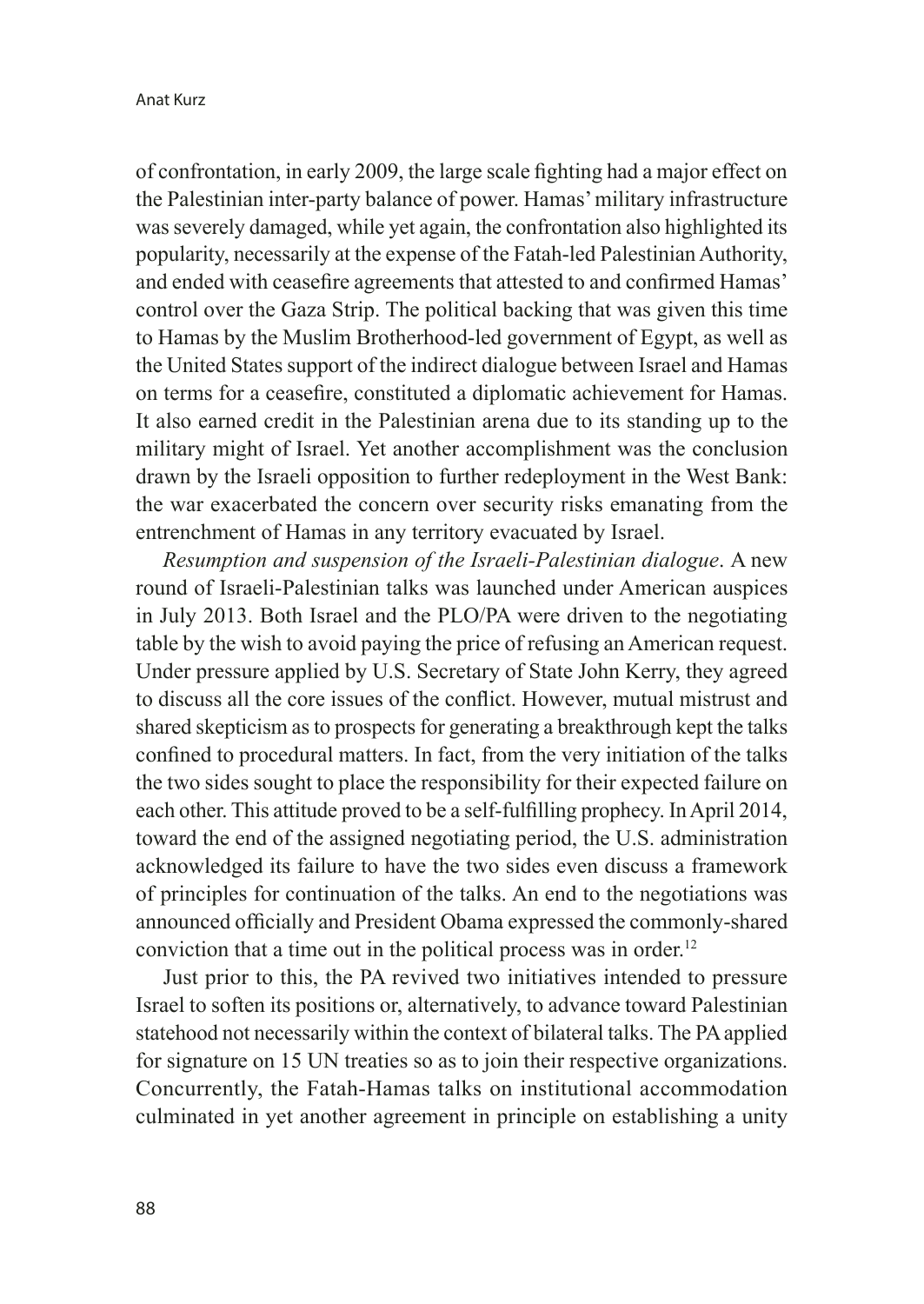government of technocrats during preparations for the long overdue elections in the territories. Once again, Hamas, invited by Fatah, moved closer to the center of the Palestinian and hence the Israeli-Palestinian political stage. President Mahmoud Abbas stressed that the inter-party agreement should not contradict the underlying logic of the political process.13 As far as Israel was concerned, the very attempt to regulate intra-Palestinian relations was an immediate catalyst for suspending the negotiations and announcing tenders for new housing units in settlements in the West Bank. This was also the backdrop for renewed thought regarding the potential benefit of unilateral steps toward separation from the Palestinians.

*Fatah-Hamas rapprochement – a recurrent dynamic*. The Fatah-Hamas interim unity government was announced in early June 2014. Despite Israel's criticism and insistence on non-recognition of Hamas as a political partner as long as it did not recognize Israel's right to exist, the U.S. administration expressed readiness to cooperate with the unity government.<sup>14</sup> Similar reactions were registered world-wide, including recognition of the unity cabinet by all other Quartet members.

To be sure, from the outset prospects of establishing solid and lasting institutional cooperation between Fatah and Hamas seemed quite slim. Fatah's leadership was unlikely to concede to Hamas' persistent demand for a structural reform of the PLO, which would facilitate Hamas' road to prevalence in the Palestinian national movement.15 As for Hamas, its spokesmen declared that even within the context of a unity deal, the party would not recognize Israel and accept the PA's weapons monopoly in the Palestinian territories, particularly in the Gaza Strip.<sup>16</sup> Thus, this move toward reconciliation appeared to face the same problematic dynamic that thwarted previous attempts to reunite the Palestinian political sphere. Moreover, the inter-party reconciliation was not Hamas' ultimate ambition, but rather a step within the framework of undermining the national prevalence of the Fatahled PLO and hindering efforts to formulate strategic understandings with Israel. Thus, Israel's reaction to the establishment of the unity government provided Hamas with an interim, tactical gain.

Indeed, the unity cabinet lost effective meaning against the backdrop of a series of violent events that culminated in the eruption in July 2014 of yet another war between Israel and Hamas. However, the issue of a Palestinian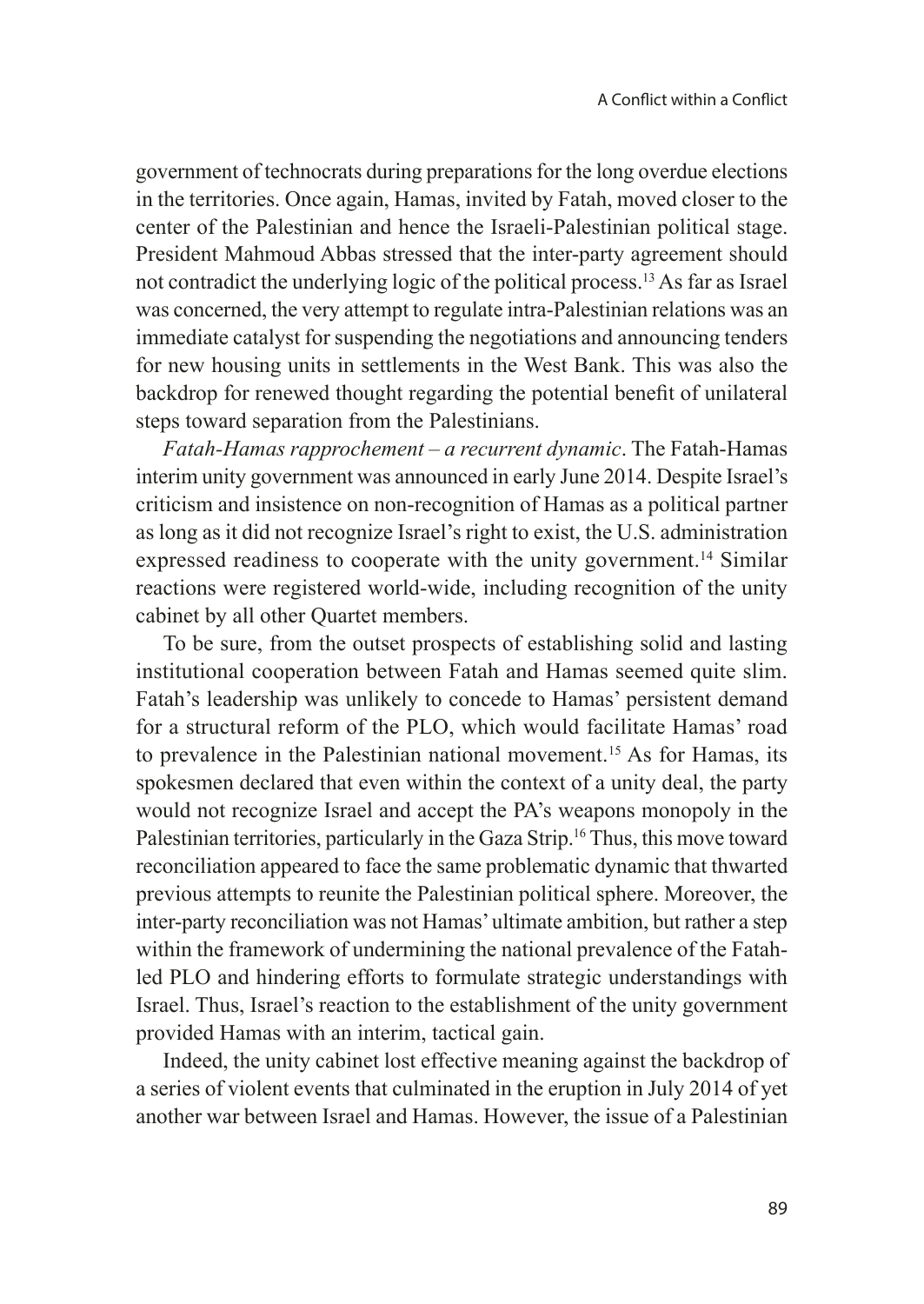unity government rose again to the surface in the context of intensive talks that were held at a regional and international level concerning reestablishing security quiet in the Gaza sphere and rehabilitation of the area following the massive damage that was caused in the course of the war. Egypt insisted that the PA take part in managing the rehabilitation enterprise. Actually, Egypt hoped this to be a stage toward the return of the PA to the Strip. From the early days of the war, President Abbas took part in Cairo's efforts to articulate terms for a ceasefire between Israel and Hamas and principles for the future relations among Hamas, Egypt itself, the PA, and Israel. Israel, for its part, encouraged this policy, acknowledging the inevitability of coordination between Hamas and Fatah, if efforts to rehabilitate the Strip were to succeed.

At the same time, two developments that were clear both during the war and as the fighting drew to a halt threatened to jeopardize prospects for establishing genuine, practical cooperation between the two rival parties: Hamas' control over the Strip was regionally and internationally confirmed, and public opinion polls indicated a dramatic increase in Hamas' popularity among the Gaza Strip and West Bank populations.

Understandings that were articulated in order to reach a ceasefire were testimony to the fact that Israel, the United States, Egypt, and other regional actors view Hamas as the ruler of the Strip. This affirmation of a given situation also confirmed the bifurcation of the Palestinian political sphere into two authorities. This recognition of Hamas' rule over the Strip compensates Hamas partially for the resentment and harsh criticism of its conduct  $-$  in particular, provoking the Israeli counter attack on the Strip – on the part of Arab states $17$ 

The rise in the popularity of Hamas was directly associated with its proven ability to stand up to Israeli military power for over seven weeks.18 It also compensated Hamas for public criticism accusing it of rendering the Strip into a crisis zone, for the sake of organizational survival and preservation of its control over the Strip.

What follows is that it does not really matter what official role will be assigned to the PA in the areas of security, administration, and rehabilitation in the Strip. Rather, the scope and quality of coordination established between Fatah and Hamas and the balance of power between the two rival camps will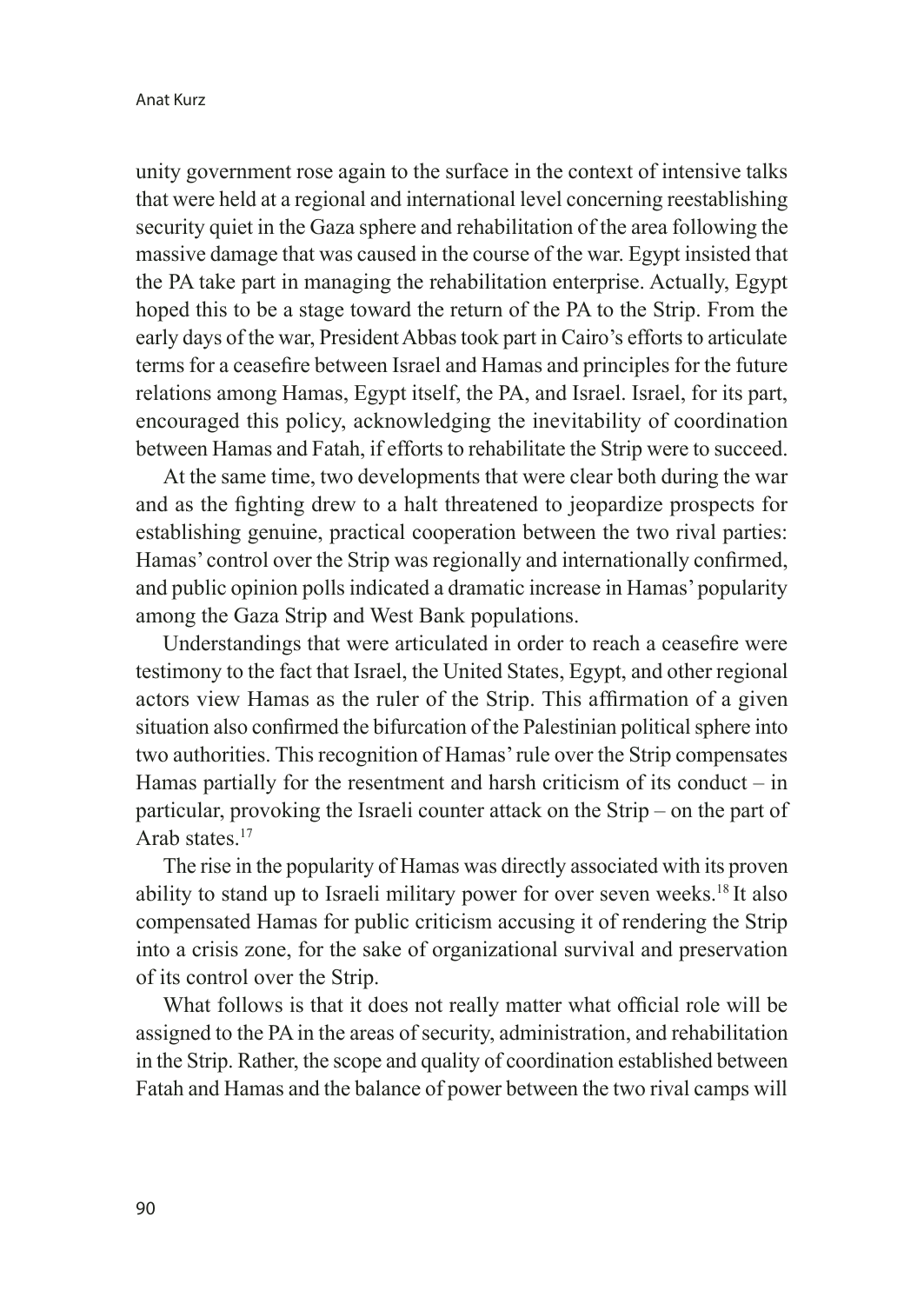eventually determine the ability of the PA to rehabilitate its own position and status in the Strip, and hence in the Palestinian arena as a whole.19

## **Untying the Gordian Knot**

The circular connection between the political stalemate in the Israeli-Palestinian sphere of conflict and the internal rift in the Palestinian arena might possibly be broken by the establishment of a Palestinian coalition government. Progress in this direction can be expected to coincide with reduced strength of the Palestinian opposition and encourage a softening of rejectionist stances within the diverse Palestinian forces, first and foremost, Hamas. Thus far, repeated Fatah-Hamas reconciliation attempts have failed, but their recurrence reflects the persistence of their underlying motivation. Both Fatah and Hamas share an interest in institutionalizing the balance of power between them created over the years and the awareness of the need to formulate new rules of the game, whereby they will continue to conduct their political struggle. Moreover, this appears to be the only way to establish an authority in the Palestinian arena that will enjoy the legitimacy essential for concluding a settlement with Israel, let alone guarantee its implementation.

Hence, a unified and broadly-based Palestinian leadership should be considered a focal Israeli interest. In order to facilitate its evolution and consolidation, Israel should not only abandon the paradigm of driving wedges between Fatah and Hamas – by resisting rapprochement between the two parties and conditioning negotiations with the PLO on the marginalization of Hamas – but even endorse active encouragement of reconciliation and cooperation between the various Palestinian parties.

From a purely structural perspective, it should not really matter what parties join a Palestinian coalition government, as long as Israel and other international actors relevant to the political process have a clear address on the Palestinian side. However, ideological determinants cannot be totally ignored. They matter, since a nationally-unified Palestinian representation would challenge progress toward viable peace if established while Hamas still adheres to its rigid ideological directives. Therefore it is essential for Israel that demands that were presented to Hamas as preconditions for dialogue, which essentially imply endorsement of the two-state final status agreement, remain on the international agenda.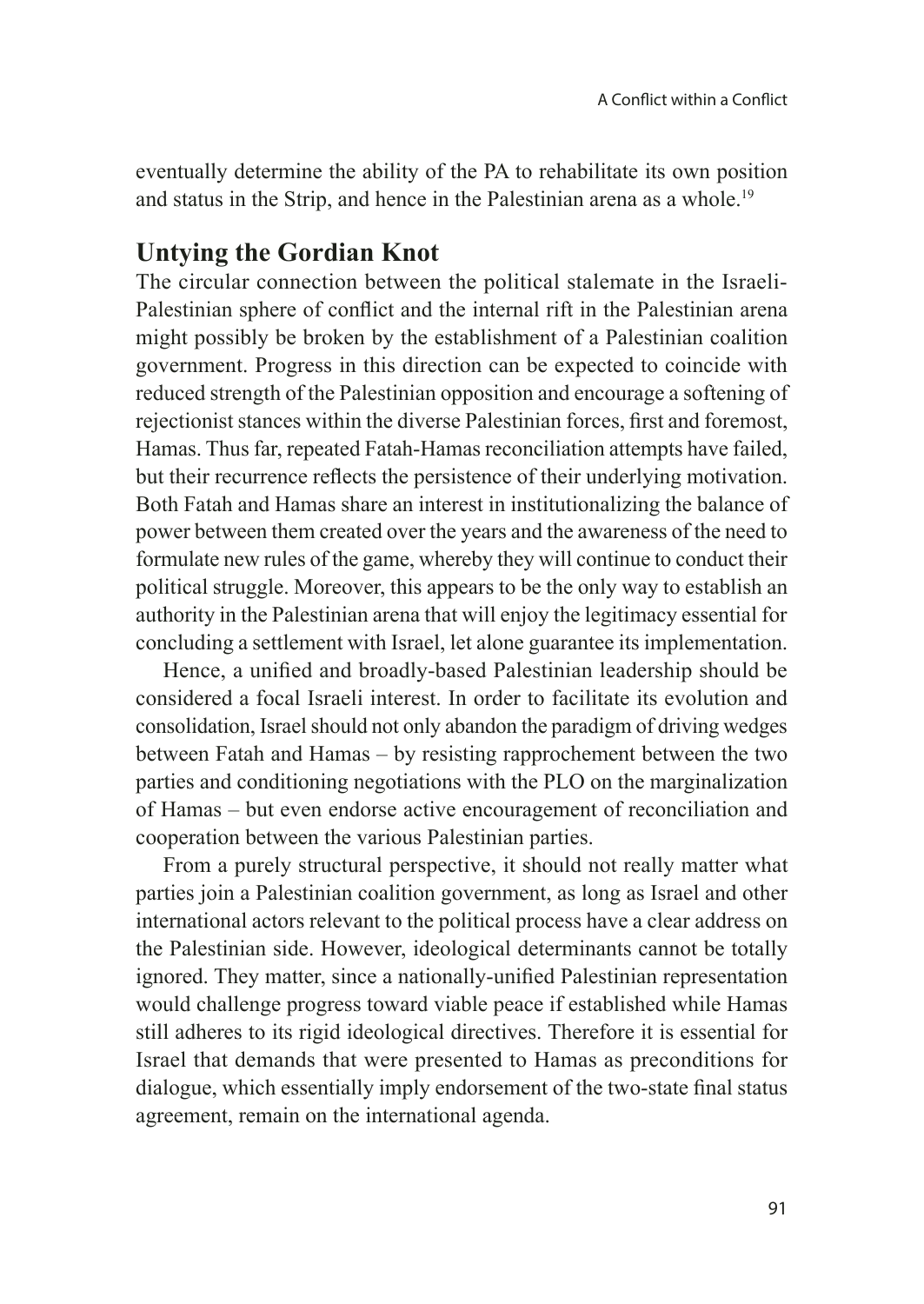At the same time, in order to disentangle itself from the trap of the threeparty conflict and also leave an opening for an eventual acceptance by Hamas of Israel's existence, it will be enough for Israel, at least during negotiating terms for a comprehensive agreement, to settle for the existing, de facto mutual recognition with Hamas. This would mean accepting the results of elections in the territories – if indeed they take place. The Palestinian national leadership should reflect the voice of the Palestinian people. Boycott of a coalition Palestinian government by Israel will not change the people's choice but rather further reduce the already shrinking chance of putting concrete negotiations toward an end-state solution back on track.

There is no way to ensure that establishing a Palestinian coalition leadership and moving the political process forward will transform the atmosphere in the Palestinian territories and diminish militant inclinations among radical factions. At the same time, it is also possible that a concrete political process, along with progress toward unification of the Palestinian political arena, will challenge the resolution to the hardships and grievances of the Palestinian people formulated in Hamas' platform. Perhaps this is the only path toward normalization of Israeli-Palestinian relations.

#### **Notes**

- 1 Rallying public support for territorial and political concessions is a challenge that faces the Israeli government as well. Presumably, however, accomplishing this goal will be much more complicated in the Palestinian arena.
- 2 The criticism leveled at Israel at that time for attacking the PA's agencies and infrastructure was offset by the U.S. understanding of Israel's struggle against Palestinian violence, particularly after the attacks of September 11, 2001.
- 3 The Roadmap detailed three stages, starting with a cessation of violence and reforms in the PA and a freeze on Israeli construction in the West Bank, followed by general elections in the territories and the establishment of a Palestinian state within provisional borders, and the establishment of a permanent settlement in the course of 2005. See "A Performance Based Roadmap to a Permanent, Two-State Solution to the Israeli-Palestinian Conflict," http://2001-2009.state.gov/r/pa/prs/ ps/2003/20062.htm.
- 4 Egypt, Jordan, and Saudi Arabia, concerned over the Iranian penetration of the Gaza Strip through support for Hamas and by the deadlock in the political process, mediated principals for the formulation of a national unity government.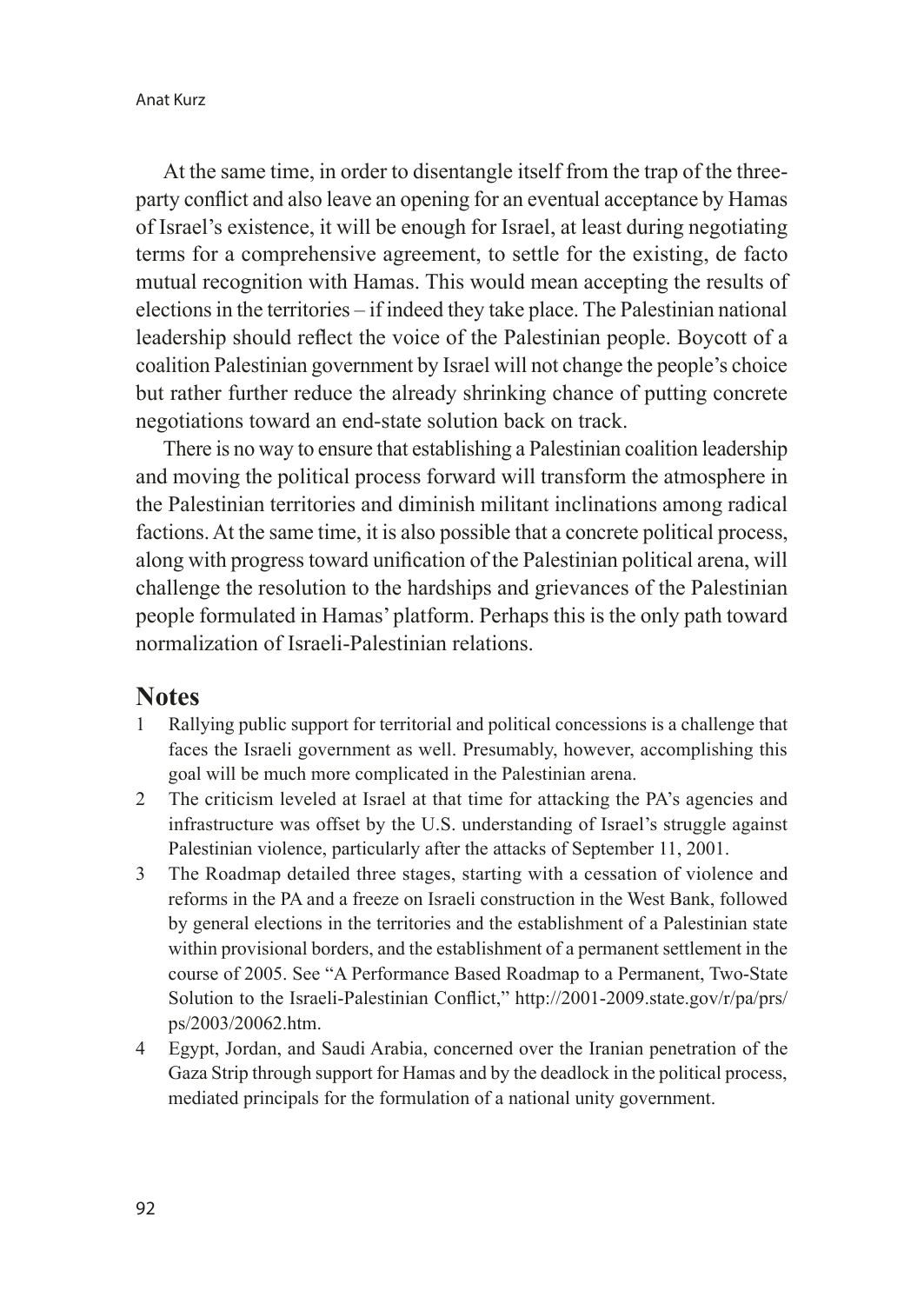- 5 *Towards Palestinian National Reconciliation* (Ramallah and Geneva: Geneva Centre for the Democratic Control of Armed Forces (DCAFF)), pp. 46-56; Anat Kurz, "The Riyadh Summit, the Mecca Agreement, and What Lies Between them," *INSS Insight* No. 15, April 22, 2007.
- 6 *Building the Palestinian State: Sustaining Growth, Institutions and Service Delivery,*  Economic Monitoring Report to the Ad Hoc Liaison Committee, The World Bank, April 13, 2011. On Israel's policy on economic development in the Palestinian arena, see *Measures Taken by Israel in Support of Developing the Palestinian Economy and Socio-Economic Structure*, Report of the Government of Israel to the Ad Hoc Liaison Committee, Brussels, April 13, 2011.
- 7 There is a debate within Hamas over two conflicting approaches: one holds that the time has not come to articulate terms for a permanent settlement; the other holds that pragmatic policies should be considered that will not necessarily focus on the maximal aspirations of the Palestinian people. This has been at the backdrop of expressions of readiness in principal to accept a settlement with Israel, should one be attained by President Mahmoud Abbas, without a requirement that Hamas recognize Israel and commit to an end-state agreement. See, for example, "Hamas will Accept any Agreement that has a Majority [among the Palestinian Public]," *Ynet*, October 21, 2010; Nathan J. Brown, "Is Hamas Mellowing?" Carnegie Endowment, January 17, 2012, http://carnegieendowment.org/2012/01/17/is-hamas-mellowing; Anat Kurz, Benedetta Berti, and Marcel Konrad, "The Institutional Transformation of Hamas and Hizbollah," *Strategic Assessment* 15, no. 3 (2012): 87-98.
- 8 Roni Sofer, "Olmert: Annapolis Strength Lies in Absence of Hamas," *Ynetnews*, November 26, 2007.
- 9 This demand was presented as prerequisite for the very initiation of talks. See, for example, Amos Harel, Avi Issacharoff, News agencies, and Akiva Eldar, "Netanyahu Demands Palestinians Recognize 'Jewish State,'" *Haaretz*, April 16, 2009, http://www.haaretz.com/news/netanyahu-demands-palestinians-recognizejewish-state-1.274207; "Netanyahu: If the Palestinians Recognize the Jewish State, We will Agree to Another Freeze [on construction in the West Bank]," *Haaretz*, October 22, 2010; "Netanyahu: For Peace, Palestinians Must Recognize Jewish Homeland," *Jerusalem Post*, October 6, 2013. The Palestinians remained adamant in their refusal to recognize Israel as a Jewish state, even during the round of talks that was initiated in July 2013. See, for example, Khaled Abu Toameh, "Abbas Reaffirms Refusal to Recognize Israel as a Jewish State," *Jerusalem Post*, November 1, 2013, http://www.jpost.com/Diplomacy-and-Politics/Abbas-reaffirms-refusalto-recognize-Israel-as-a-Jewish-state-337854.